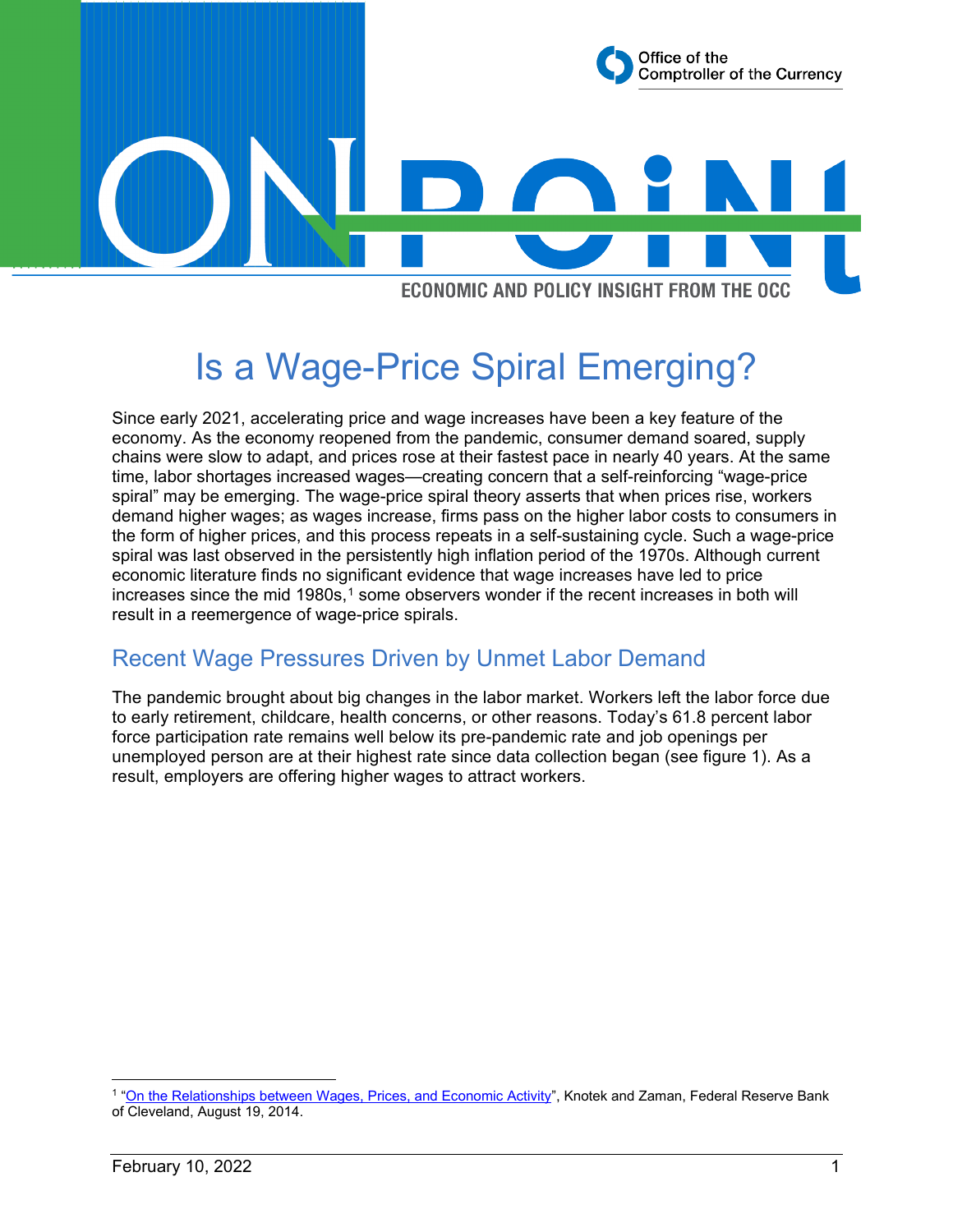



Sources: Bureau of Economic Analysis (BEA); Bureau of Labor Statistics (BLS)

Worker compensation, as measured by the Employment Cost Index, rose 1.3 percent in the third quarter of 2021, the fastest pace since 1991. Data suggest that unmet labor demand is driving recent wage pressures, and the industries with the fastest pace of compensation growth this year are generally the industries with a higher percentage of unfilled positions. Since the beginning of 2021, average hourly wage increases are larger for industries with higher demand for workers, as defined by the ratio of job openings to total employment (see figure 2). Leisure and hospitality, the industry with the highest average job openings rate from January to November 2021, had the highest wage growth since January 2021. The industries that ranked next highest in job opening rates—professional and business services; trade, transportation, and utilities; and education and health services—were the industries with the next highest wage gains over the past year.



**Figure 2: Wage Gains Greater in Industries with More Job Openings** 

Source: BLS; OCC Economic & Policy Analysis (E&PA) calculations

Note: The average job openings rate is the monthly average of job openings to total employment from January to November 2021. The percent change in average hourly wages in 2021 is computed from January to December 2021.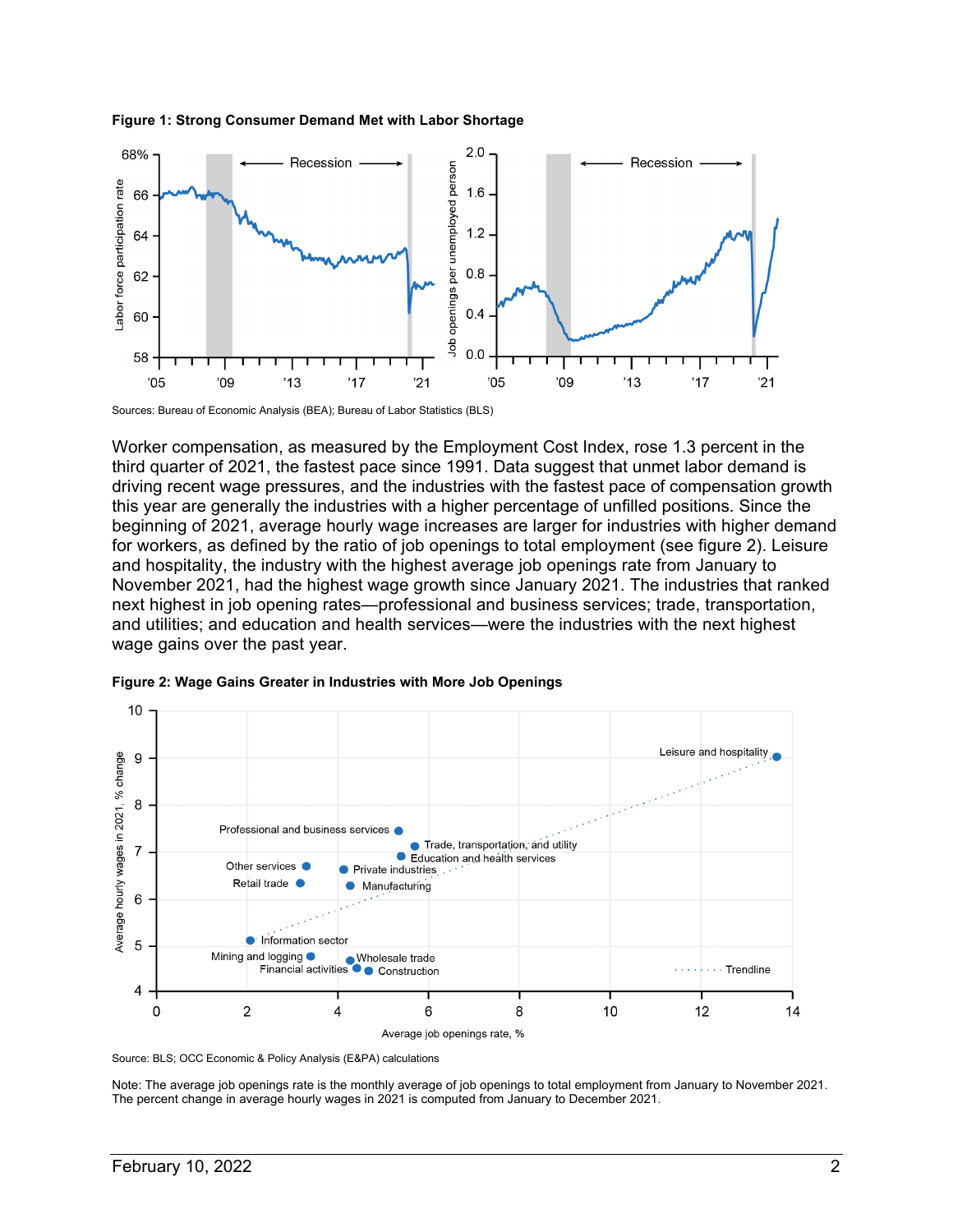## Is the U.S. Economy at the Cusp of a 1970s-Style Wage-Price Spiral?

While labor shortages triggered higher wages, consumer prices are also rising. In December 2021, consumer prices increased 7 percent from the previous year, the fastest year-over-year growth pace since 1982. Data suggest that strong consumer demand is driving the currently accelerating pace of price increases (see figure 3). Government stimulus programs designed to combat the economic effects of the pandemic greatly increased personal income and savings, enabling more spending. And because many service businesses were closed or curtailed operations, this robust consumer spending bid up the prices of consumer goods, many of which were already under pressure from supply constraints. Not surprisingly, the consumer spending categories with the largest spending increases also had the largest price increases since the pandemic's start. For example, categories with the largest consumer price index (CPI) gains since February 2020—durable and nondurable goods, food away from home, and household furnishings—also had higher consumer spending over this period.



#### **Figure 3: Consumption of Goods is Well Above Trend**

Sources: BEA, BLS

To what extent are the higher prices driven by higher wages? Figure 4 matches CPI industry categories to their respective industry category for hourly earnings of nonsupervisory workers. There appears to be little relation between wage and price increases since January 2021. The industries with higher wage growth are not associated with larger price increases in their corresponding CPI industry categories.<sup>[2](#page-2-0)</sup> This suggests that price increases so far have been driven by the intersection of limited near-term supply and robust demand, not necessarily higher labor costs.

<span id="page-2-0"></span> $2$  Alternative time horizons and lag structures were considered to determine if wage growth led price growth, but no correlation was found. Although some research found evidence that inflation helps predict wages, there is no evidence showing wage growth is a significant factor in predicting price growth. See Luojia Hu and Maude Toussaint-Comeau, ["Do Labor Market Activities Help Predict Inflation?"](https://www.chicagofed.org/publications/economic-perspectives/2010/2q-hu-toussaint-comeau) *Economic Perspectives* 34, no. 2 (2010),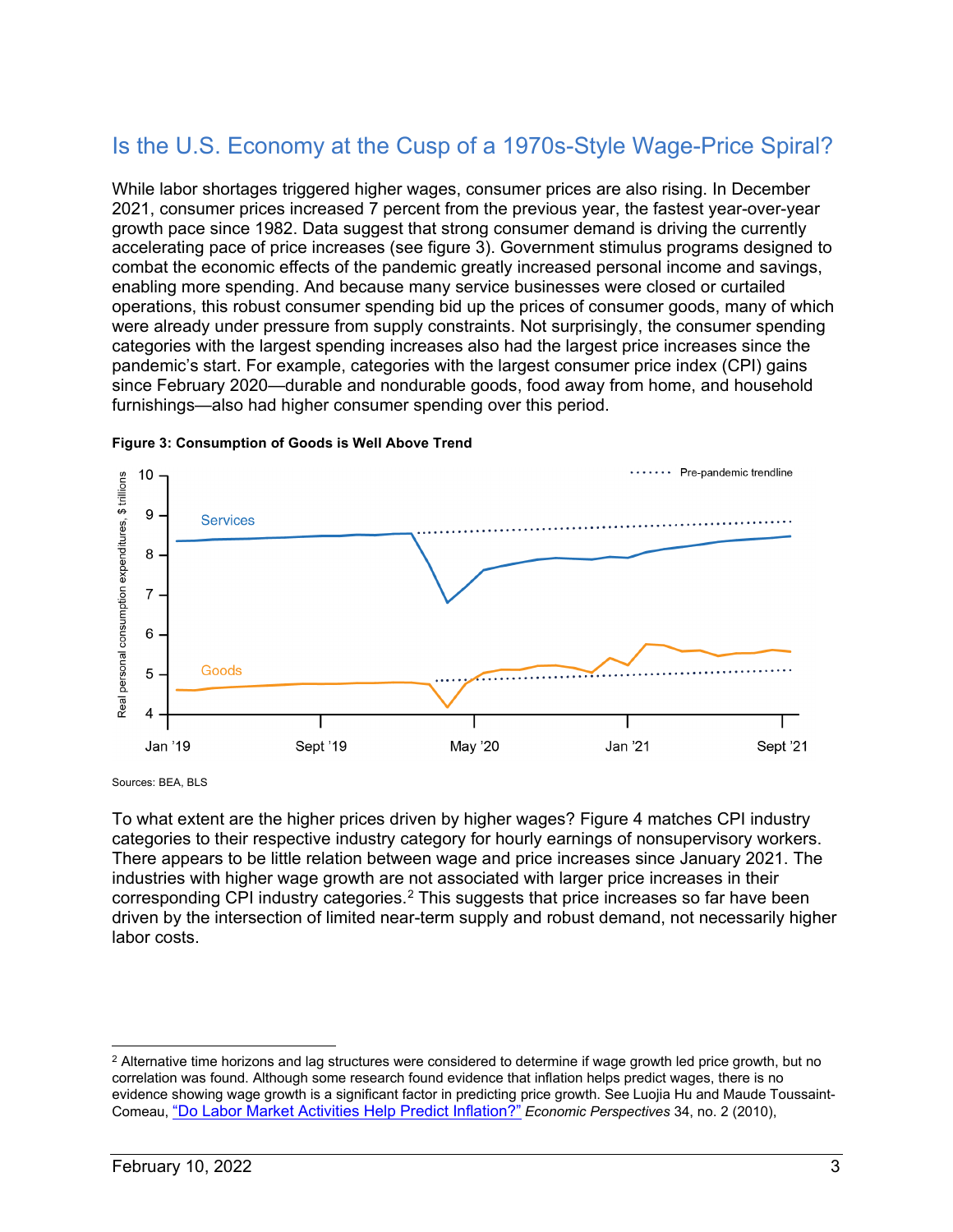

**Figure 4: Recent Changes in Wages are not Correlated With Changes in Prices** 

Sources: BLS; OCC E&PA calculations

Note: Changes in the consumer price index are from December 2020 to December 2021; changes in average hourly wages are computed from June 2020 to June 2021. Industries marked with an orange dot are, from left to right, water, sewage & other systems; death care services; depository credit intermediation; pet care services (excluding veterinary); and jewelry, luggage/leather goods stores.

However, the recent period of accelerating wages and prices has only just emerged, and wage-price spirals take time to build. If prices continue to rise at a faster pace, there is an increased risk it will lead to more widespread wage increases unless businesses can offset higher wage rates through greater productivity.<sup>[3](#page-3-0)</sup> A survey by The Conference Board finds businesses are increasing their 2022 budgets by nearly 4 percent to account for wage increases, and these businesses cited wage growth for new hires and inflation as the main causes behind their increased 2022 salary budgets.[4](#page-3-1)

### This Is Not the 1970s, so Maybe Not

Despite rising prices and wages, several mitigating factors play a larger role today than in the 1970s. Automation and globalization have increased over the past forty years while union membership has been declining (see figure 5). Increases in automation and the use of technology can boost labor productivity and alleviate the impact of labor shortages. Productivity increases, in turn, can allow wages to increase while keeping production costs steady, because fewer workers are needed. With developments in artificial intelligence, the market for automation has taken off, providing a way for companies to produce more with less labor. The increased use of robotics and other technologies will continue to weaken the link between rising wages and rising prices.

<span id="page-3-0"></span><sup>3</sup> Increased use of nonlabor inputs can increase the amount of output produced by each worker, reducing the total number of workers needed (e.g., increased use of self-checkout stations at retail stores or automated teller machines at banks increase labor productivity as fewer staff are needed to serve any given level of customer sales/demand).

<span id="page-3-1"></span><sup>4</sup> The Conference Board, ["2022 Salary Increase Budgets Are the Highest Since 2008,"](https://www.conference-board.org/blog/labor-markets/2022-salary-increase-budgets?blogid=7) December 2021.